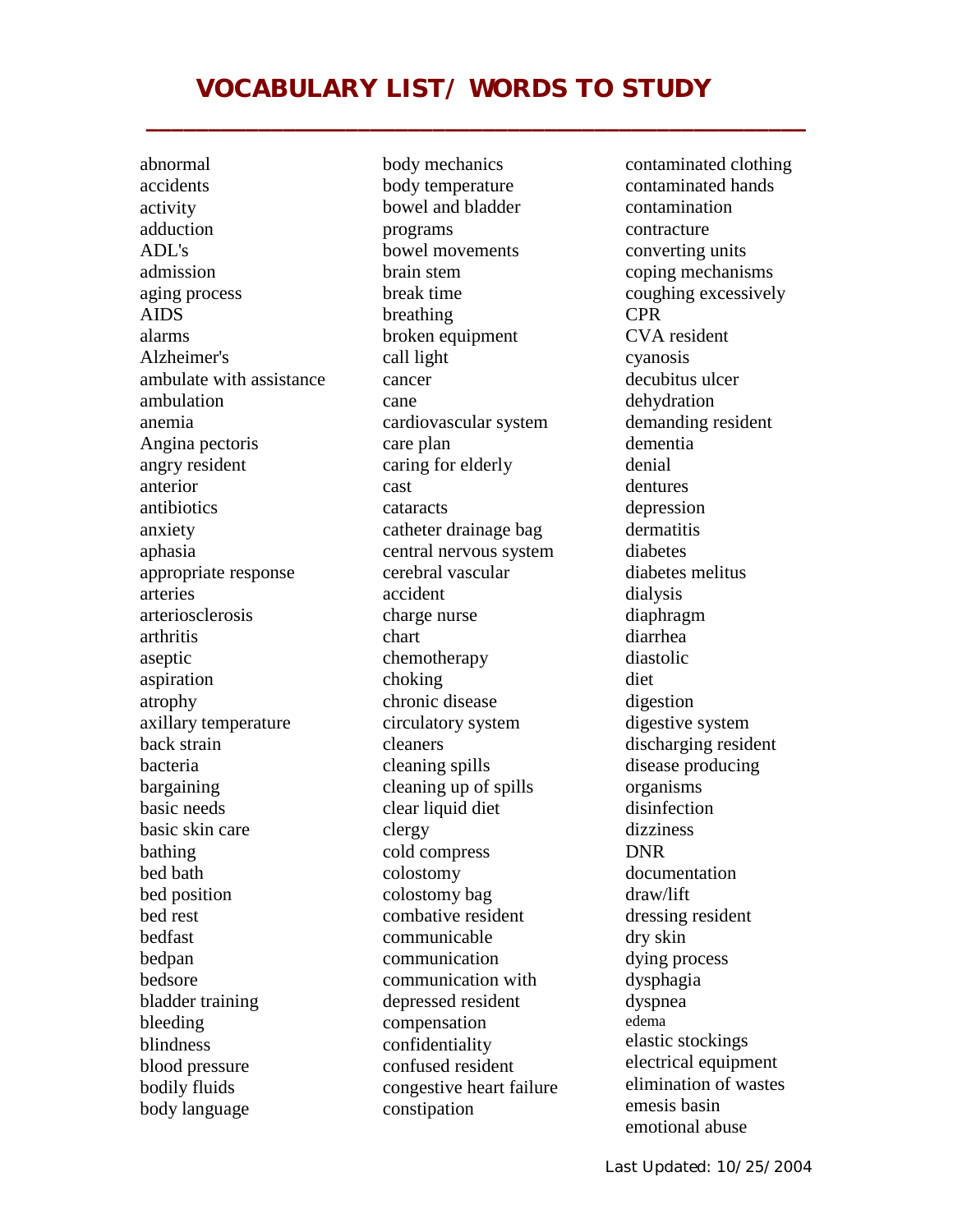emotional needs emotional support empathy emphysema enema ethical code ethical issues evacuation exercise eye glasses facility policy falls fatigue feces feeding resident feeding tube fingernail care fire fire safety procedures fluid intake fob interview Foley catheter foot drop fractures frequent urination function with assistance gait belt gastrostomy tube geriatrics germ transmission glass thermometer gloves grieving process group settings growth hair care hand tremors hand-washing health-care team hearing aid hearing impaired heart height Heimlich maneuver **HIV** hug

hydration hypertension hyperventilation hypoglycemia immobility impaction impairment in-house in-service programs incontinence indwelling catheter infection initial observations input and output insulin intake and output integumentary system international time interpersonal skills interventions isolation job description lethargy lift/draw sheets linen lying on side making occupied bed mask Maslow's hierarchy material safey data mealtime medical asepsis medications memory loss mentally impaired microorganisms minerals mistakes mistreatment mobility money mouth care moving a dependent resident moving a resident mucous

Multiple Sclerosis myocardial infarction nasal cannula natural disaster needles neglect new resident non-contagious disease nonverbal communication nosocomial NPO nurses station nursing assistant behavior nursing assistant's role nursing station nutrition objective observation ombudsman oral hygiene oral temperature osteoarthritis osteoporosis ostomy bag oxygen paralysis paranoia Parkinson's partial bath patience perineal care peristalsis personal care personal hygiene personal items personal possessions personal stress pet therapy phantom pain physical needs physician's authority policy book positioning a resident positioning resident